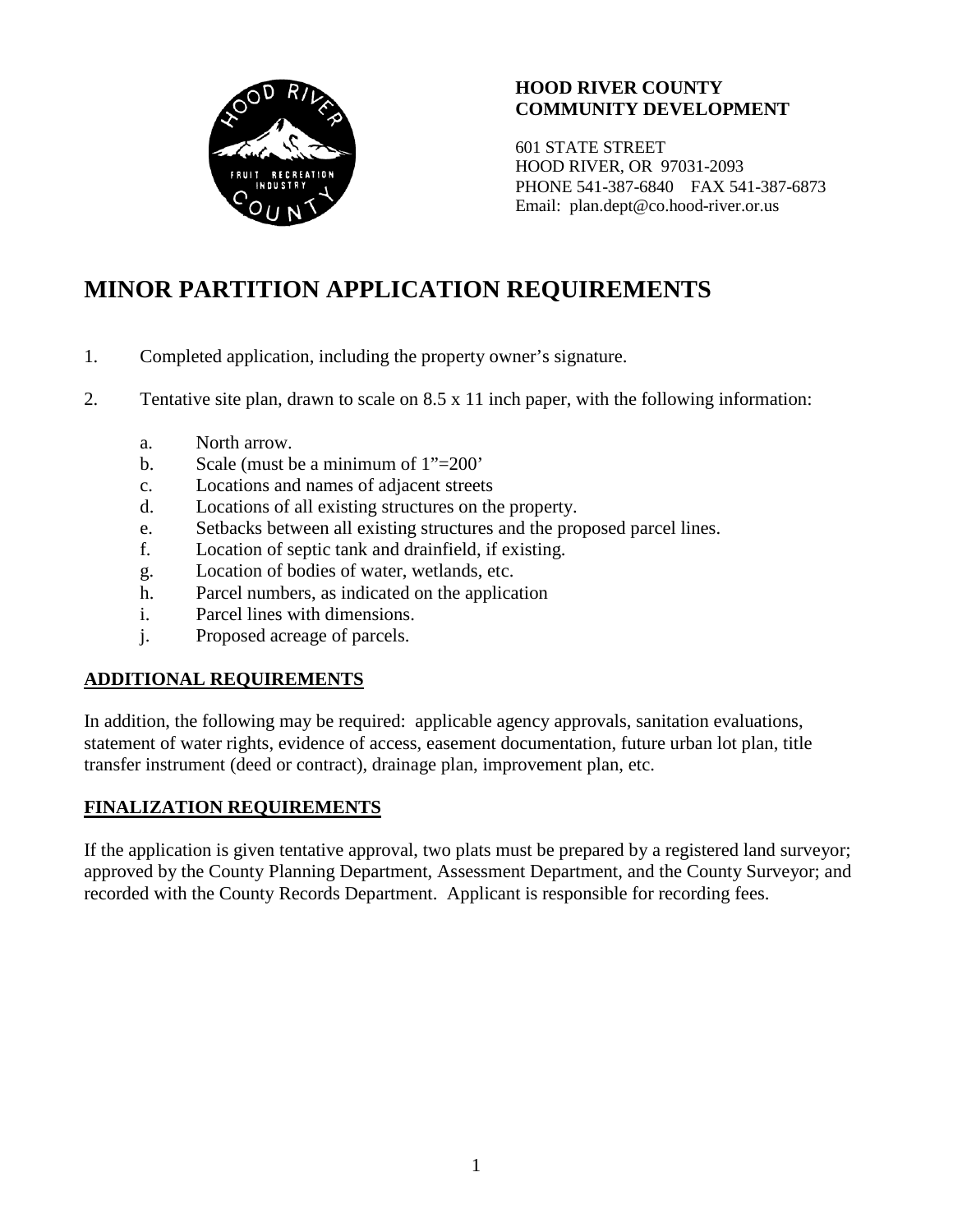

### **MINOR PARTITION APPLICATION**

Community Development 601 State Street ~ Hood river, OR 97031 P: 541-387-6840 F: 541-387-6873 E: plan.dept@co.hood-river.or.us

| Measure 49 Related? $\Box$ Yes # | N <sub>o</sub> | Application No. |  |
|----------------------------------|----------------|-----------------|--|
|                                  |                |                 |  |

*I hereby certify that this information is correct to the best of my knowledge, signed:*

| PARTITIONER INFORMATION                                                                                                                                                                                                        |                               | <b>ORIGINAL PARCEL INFORMATION</b>                               |  |
|--------------------------------------------------------------------------------------------------------------------------------------------------------------------------------------------------------------------------------|-------------------------------|------------------------------------------------------------------|--|
|                                                                                                                                                                                                                                |                               |                                                                  |  |
|                                                                                                                                                                                                                                |                               |                                                                  |  |
|                                                                                                                                                                                                                                |                               | Section:                                                         |  |
| Phone:                                                                                                                                                                                                                         |                               |                                                                  |  |
|                                                                                                                                                                                                                                |                               | Acreage: No. 1996. Acreage:                                      |  |
|                                                                                                                                                                                                                                |                               | Zone: $\qquad \qquad$                                            |  |
|                                                                                                                                                                                                                                |                               | Plan:<br><u> 1989 - Johann Barnett, fransk politik (d. 1989)</u> |  |
| PARCEL OWNER INFORMATION                                                                                                                                                                                                       |                               |                                                                  |  |
|                                                                                                                                                                                                                                |                               |                                                                  |  |
|                                                                                                                                                                                                                                |                               |                                                                  |  |
|                                                                                                                                                                                                                                |                               | Proposed Use:                                                    |  |
| Phone: 2008 and 2008 and 2008 and 2008 and 2008 and 2008 and 2008 and 2008 and 2008 and 2008 and 2008 and 2008 and 2008 and 2008 and 2008 and 2008 and 2008 and 2008 and 2008 and 2008 and 2008 and 2008 and 2008 and 2008 and |                               |                                                                  |  |
| Signature, if not partitioner:                                                                                                                                                                                                 |                               |                                                                  |  |
|                                                                                                                                                                                                                                |                               |                                                                  |  |
|                                                                                                                                                                                                                                |                               |                                                                  |  |
|                                                                                                                                                                                                                                |                               |                                                                  |  |
|                                                                                                                                                                                                                                | <b>NEW PARCEL INFORMATION</b> |                                                                  |  |
| Parcel 1                                                                                                                                                                                                                       | Parcel 2                      | Parcel 3                                                         |  |
| Acreage:                                                                                                                                                                                                                       |                               | Acreage:                                                         |  |
| Depth: $\qquad \qquad$                                                                                                                                                                                                         | Depth: $\qquad \qquad$        | Depth: $\qquad \qquad$                                           |  |
| Width:                                                                                                                                                                                                                         | Width:                        | Width:                                                           |  |
|                                                                                                                                                                                                                                | (FOR OFFFICE USE ONLY)        |                                                                  |  |
| Tentative Approval:                                                                                                                                                                                                            |                               | Application Fee: \$                                              |  |
| Recorded:                                                                                                                                                                                                                      |                               |                                                                  |  |
| Plat Number:                                                                                                                                                                                                                   |                               |                                                                  |  |

Date: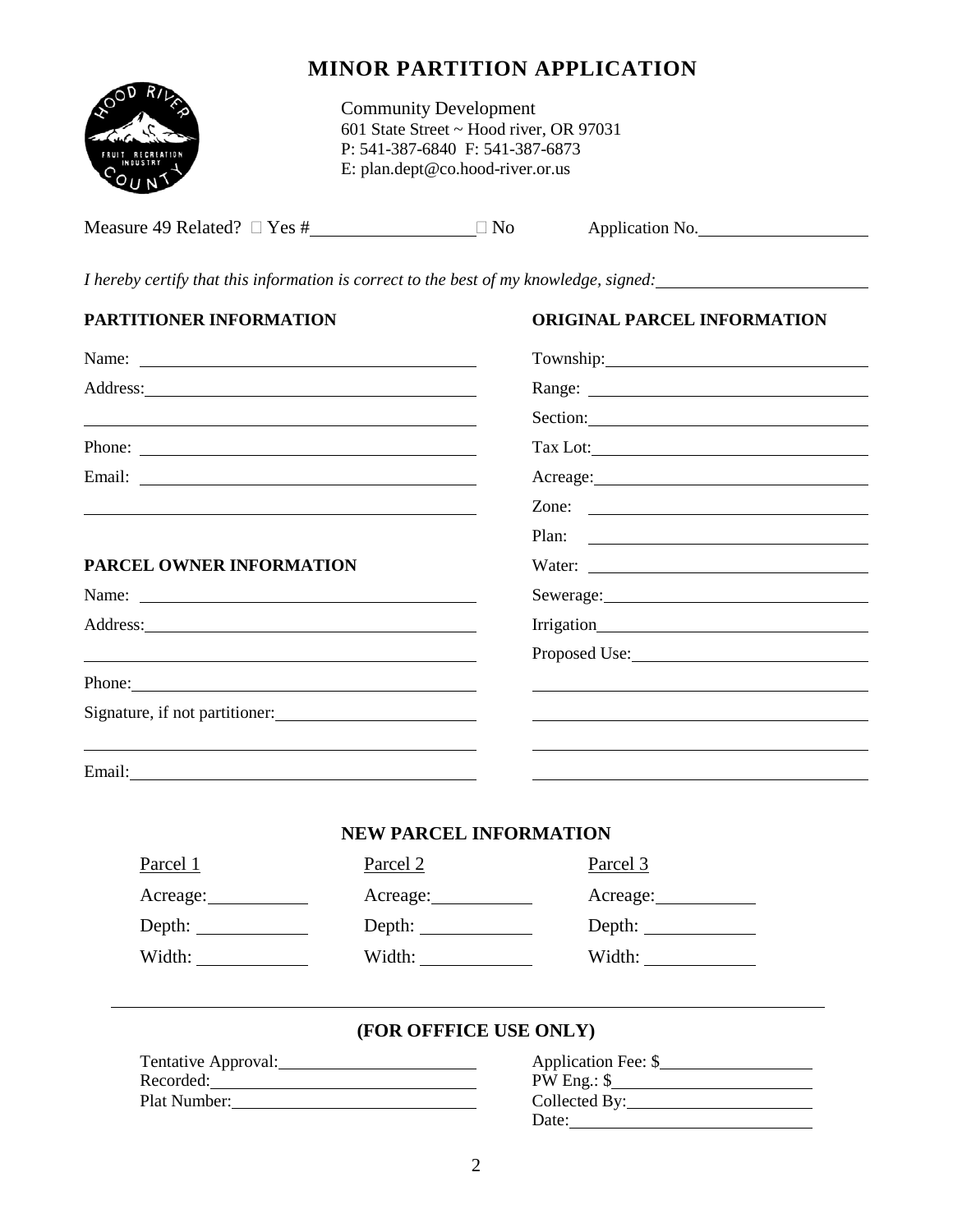## **EXAMPLE**

### **Tentative Site Plan for Minor Partition**